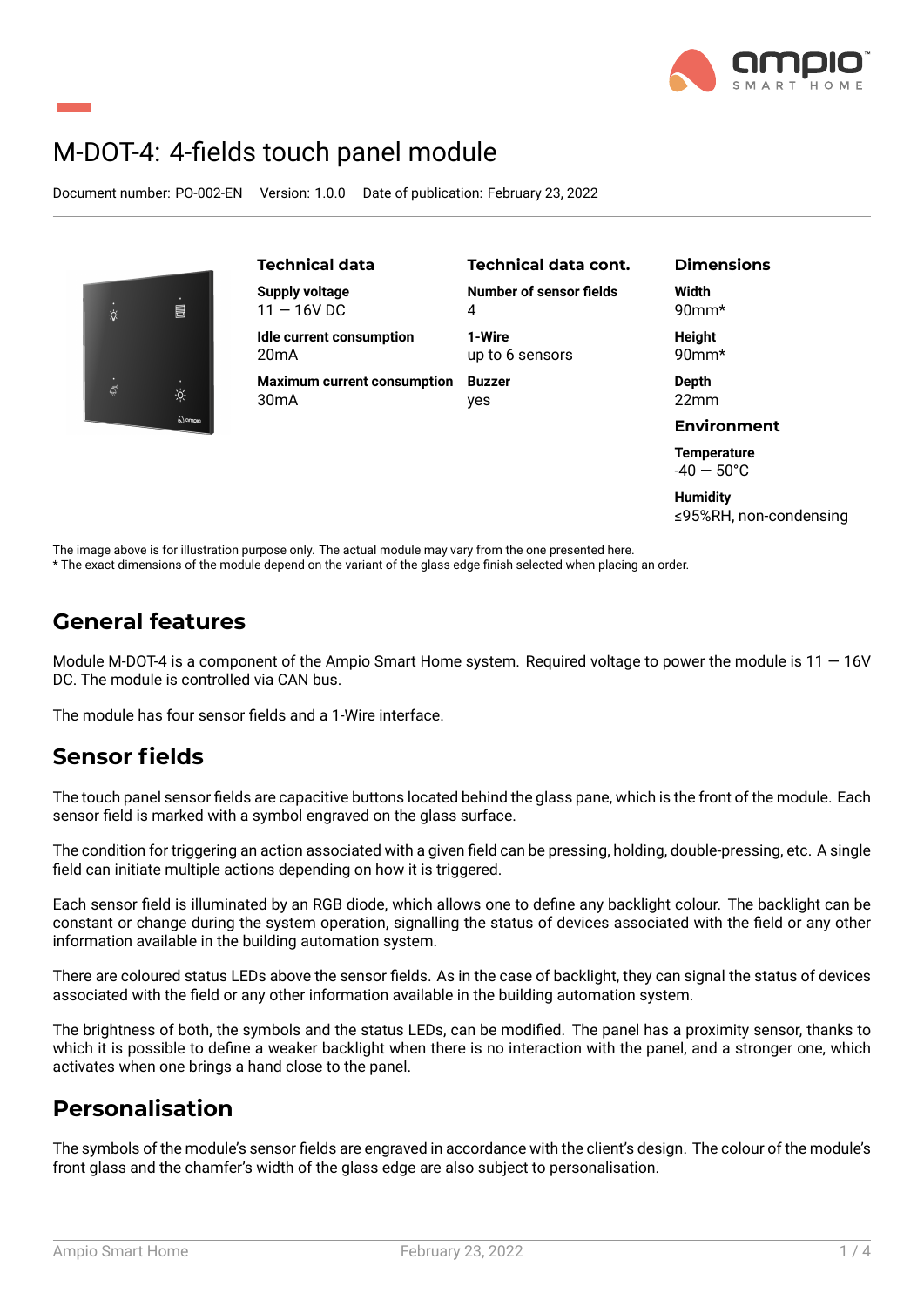#### **Buzzer**

The module is equipped with a buzzer that enables generating sound signals. By default, each press of the sensor field triggers a short buzzer sound. However, this behaviour can be modified.

In addition to confirming that the sensor field has been pressed, the buzzer can be used to signal any other events observable by the building automation system. The sound volume and type are defined at the device configuration stage.

#### **Temperature sensors**

The module is equipped with a 1-Wire interface connector that allows to connect up to 6 digital Dallas DS18B20 temperature sensors. The temperature measurement result is available for all devices operating within the building automation bus. It may turn out to be particularly useful for purposes related to temperature regulation, or to present the measurement result on touch panels and in a mobile application.

The total length of the 1-Wire bus cable to which the temperature sensors are connected cannot exceed 15m.

# **Typical application**

- Turning on lighting or any other devices connected to the building automation system;
- informing about the state of lighting or other devices;
- generating sound notifications informing about events observed by the system;
- room temperature measurement.

## **Installation**

The panel can be mounted on a surface or it can be flush with the wall surface. Depending on the expected effect, a flush mounting plate or surface mounting frame is used. The frames are available in two variants - for panels with glass with and without chamfered edges.

Both in the case of flush and surface mounting, a standard junction box must be located behind the panel, inside which there will be connectors for the CAN bus and the 1-Wire interface. In the case of flush mounting, the box must be embedded in the wall at a greater than standard depth.

A detailed description of the installation of panels in both variants is available in the appropriate installer guides published on the Ampio knowledge base website.

### **Device status LEDs**

On the [back of the device, ther](https://help.ampio.com)e is one red LED indicating the communication status within the CAN bus:

- one regular flash every 1 sec. CAN bus communication is working properly,
- two regular flashes every 1 sec. the module is not receiving information from other Smart Home modules,
- three regular flashes every 1 sec. the module cannot send information to the CAN bus;

After the device is embedded in the mounting plate or frame, the LED is hidden.

## **Programming**

The module is programmed with a special programmer, available for authorised technicians, and the Ampio Smart Home CAN configurator software. It allows you to modify the parameters of the module and define its behaviour in response to signals directly available to the module as well as general information coming from all devices present in the home automation bus.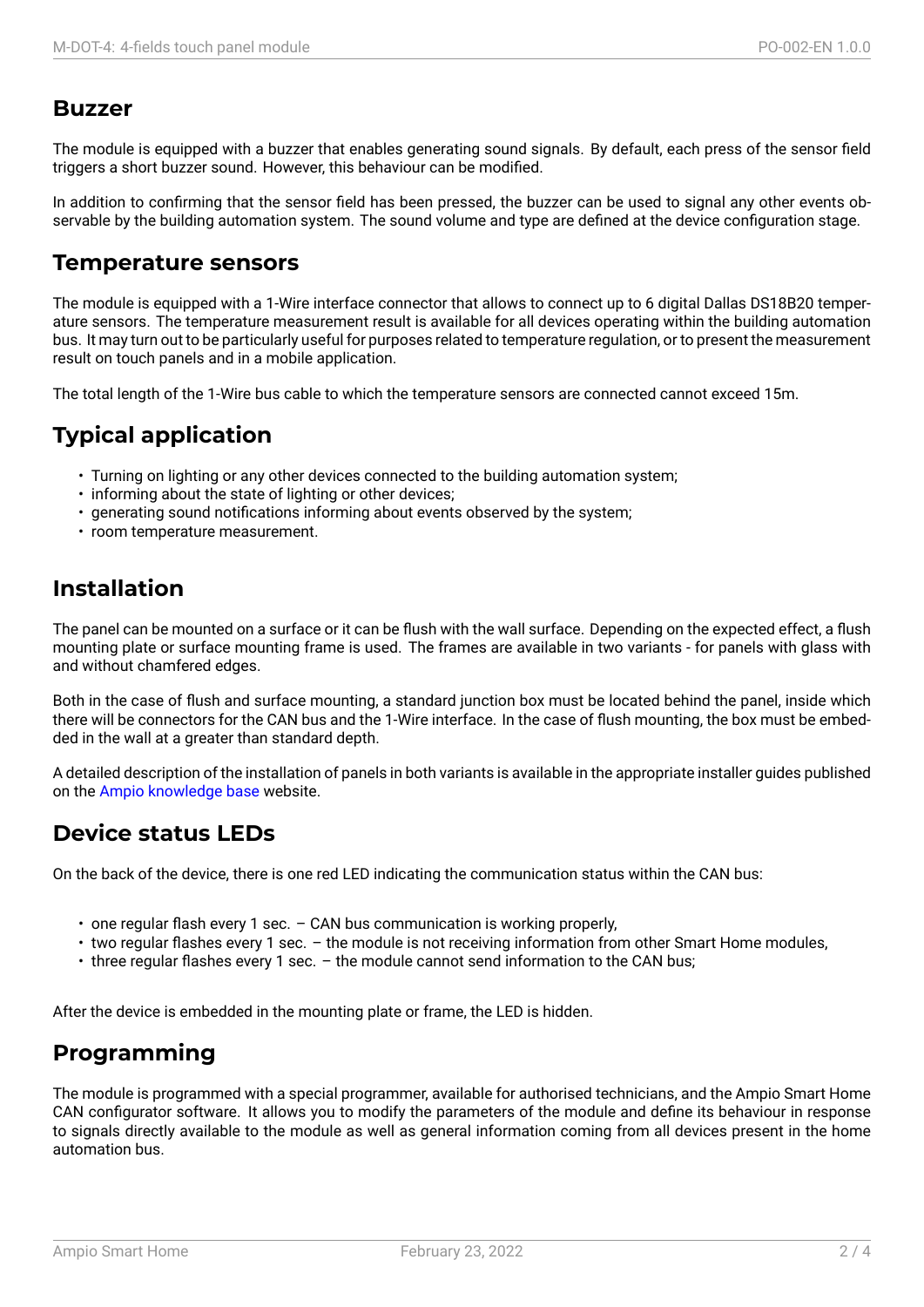## **Module dimensions**

Dimensions expressed in millimeters.

The panel consist of a glass front and a body with connectors and mechanical interfaces meant for mounting with the use of mounting plates or surface frames. The body is mounted in the center of the rear surface of the glass front with a margin of error appropriate for the production process.

The exact dimensions of the module front depend on the variant of the glass edge finish selected when placing an order.

In the dimensions diagram, the dashed line marks the area where the connectors of the device and its other elements protruding from the body are located. The outline of this area corresponds to the central opening in mounting plates and frames for panels. In the actual module, the CAN bus and 1-Wire interface connectors may be located in a different place than in the figure below, but within the marked area.